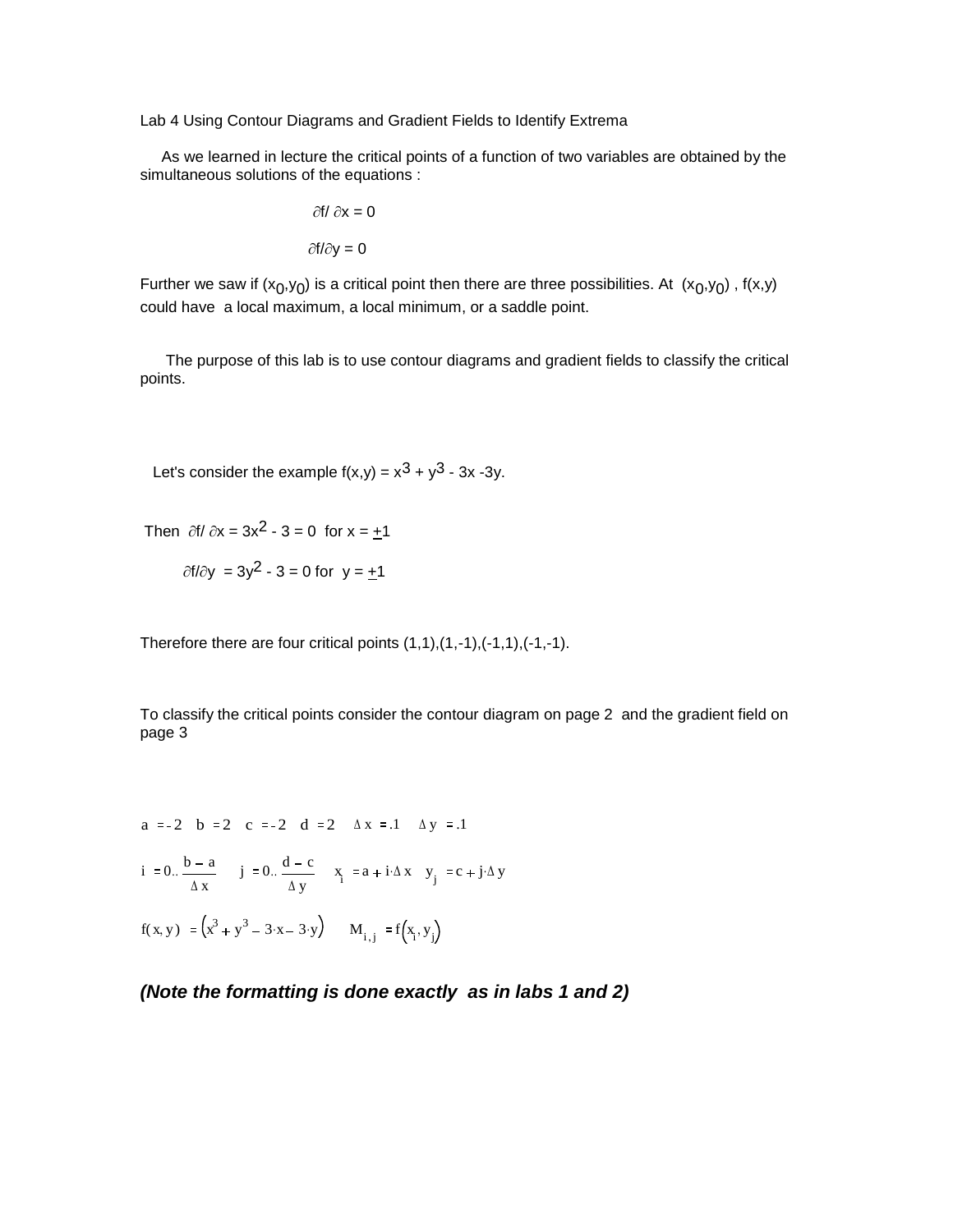

## M

To identify the x and y values of the points recall i corresponds to x and j corresponds to y. Therefore to identify the coordinates  $x_i$  and  $y_j$  type  $x_i$  = and  $y_j$  =.

 $x_{10} = -1$  y  $y_{30} = 1$ Saddle point : moving from (-1,1) vertically f increases but f decreases moving horizontally from (-1,1)

 $x_{30} = 1$  y  $y_{30} = 1$ Minimum : f increases in all directions moving away from (1,1)

 $x_{30} = 1$  y  $_{10}$  = -1 Saddle point : moving from (1,-1) vertically f decreases but f increases moving horizontally from (1,-1)

 $x_{10} = -1$  y  $_{10}$  = -1 Maximum : f decreases in all directions moving from (-1,-1)

## Creating Gradient Fields

The Formatting is a little different, The First 2 lines are the same but in the 3d line we define the partial derivatives of  $f(x,y)$ .

We define two array elements:  $X_{i,j}$  is  $\partial f/\partial x$  and  $Y_{i,j}$  is  $\partial f/\partial y$ . We Plot (X,Y) in the placeholder-

## *make sure to use the parentheses.*

In the FORMAT window we choose Display As VECTOR FIELD PLOT

a := -2 b := 2 c := -2 d := 2 
$$
\Delta x
$$
 = .5  $\Delta y$  = .5

$$
i := 0. \frac{b - a}{\Delta x} \qquad j := 0. \frac{d - c}{\Delta y} \qquad x_i := a + i \cdot \Delta x \qquad y_j := c + j \cdot \Delta y
$$

$$
X_{i,j} := 3 \cdot \left(x_i\right)^2 - 3 \qquad Y_{i,j} := 3 \cdot \left(y_j\right)^2 - 3
$$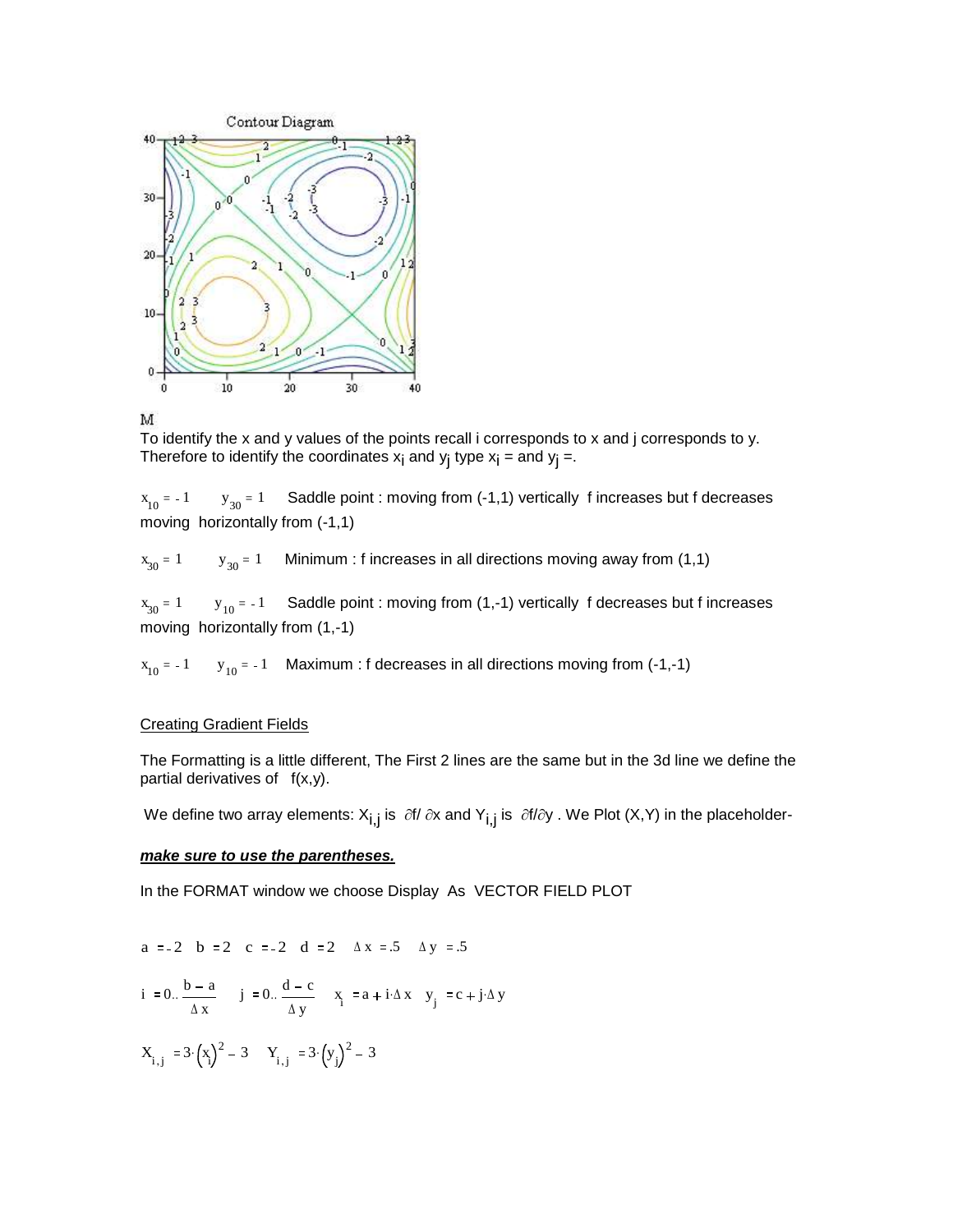

 $(X, Y)$ 

a :=-2 b :=2 c :=-2 d :=2  $\Delta x$  :=.5  $\Delta y$  :=.5

i := 0. 
$$
\frac{b - a}{\Delta x}
$$
 j := 0.  $\frac{d - c}{\Delta y}$  x<sub>i</sub> := a + i $\Delta x$  y<sub>j</sub> := c + j $\Delta y$   
  
 $X_{i,j}$  := 3 $\cdot (x_i)^2 - 3$  Y<sub>i,j</sub> := 3 $\cdot (y_j)^2 - 3$  f(x, y) :=  $(x^3 + y^3 - 3 \cdot x - 3 \cdot y)$  N<sub>i,j</sub> := f(x<sub>i</sub>, y<sub>j</sub>)

Note we simply added the formula for f and N to plot the Gradient Field and the contour Diagram.



 $(X, Y), N$ 

Recall that  $\nabla f$  is the direction of greatest increase of  $f(x,y)$  and that it is perpendicular to level curves.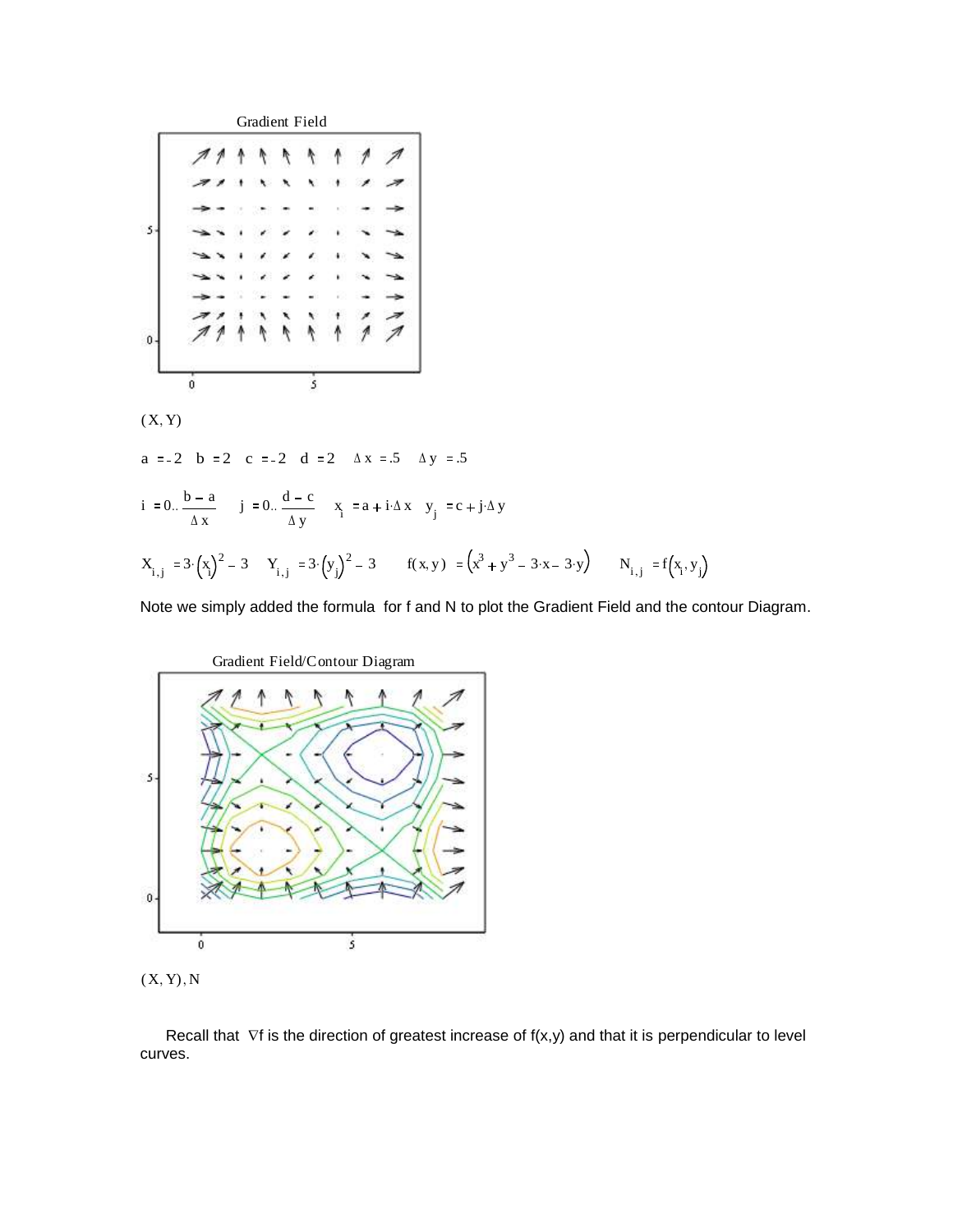If the gradients of f point towards a critical point from all directions then  $f(x,y)$  has a maximum at (x,y);

If the gradients point away from a critical point in all directions then  $f(x,y)$  has a minimum at  $(x,y)$ ; and if

the gradients point toward a critical point in some directions and point away from the critical point in

perpendicular directions then  $f(x,y)$  has a saddle point at  $(x,y)$ .





 $(X, Y), N$ 

 $x_2 = -1$   $y_2$ all gradients point toward  $(-1,-1)$  therefore we have a maximum at $(-1,-1)$  $x_6 = 1 \t y_6$ all gradients point away from  $(-1,-1)$  therefore we have a minimum at $(-1,-1)$  $x_2 = -1$   $y_6$ vertically the gradients point away from (-1,1) and horizontally they point

toward (-1,1) therefore we have a Saddle Point

 $x_6 = 1$   $y_2$ vertically the gradients point toward(-1,1) and horizontally they point away from (-1,1) therefore we have a Saddle Point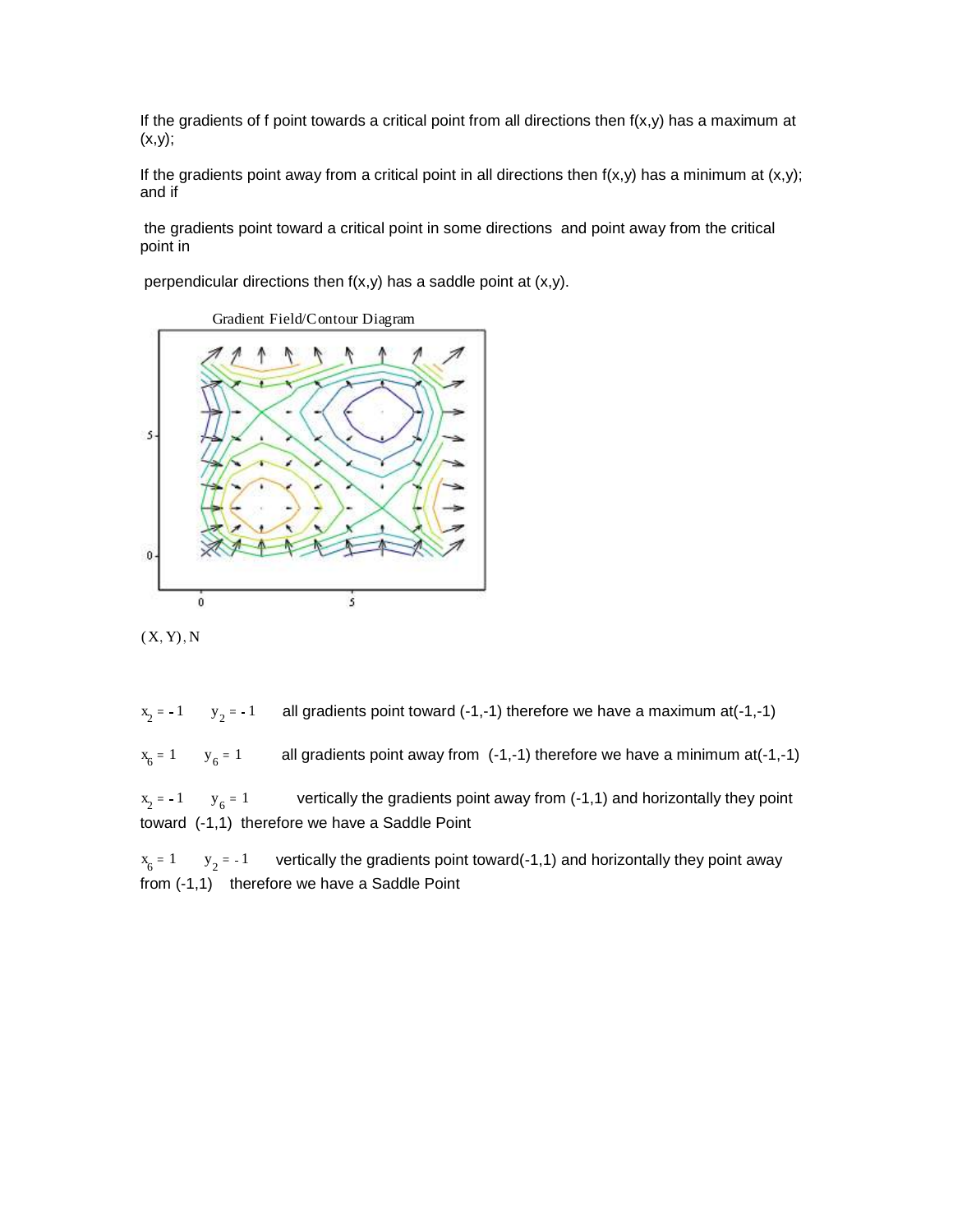Finally let's compare the surface with its contour diagram, and the contour diagram and the gradient field



Recall for the surface x comes out of the page and for the contour the x axis is horizontal.





Exercise

Let  $f(x,y) = cos(x) sin(y)$  on [-2, 2] x [-2,2] (to graph use  $\Delta x = \Delta y = .1$ )

a. Identify the critical points. There are 4.

b. Classify the critical points as local maxima, minima, or saddle points by considering the contour plot.